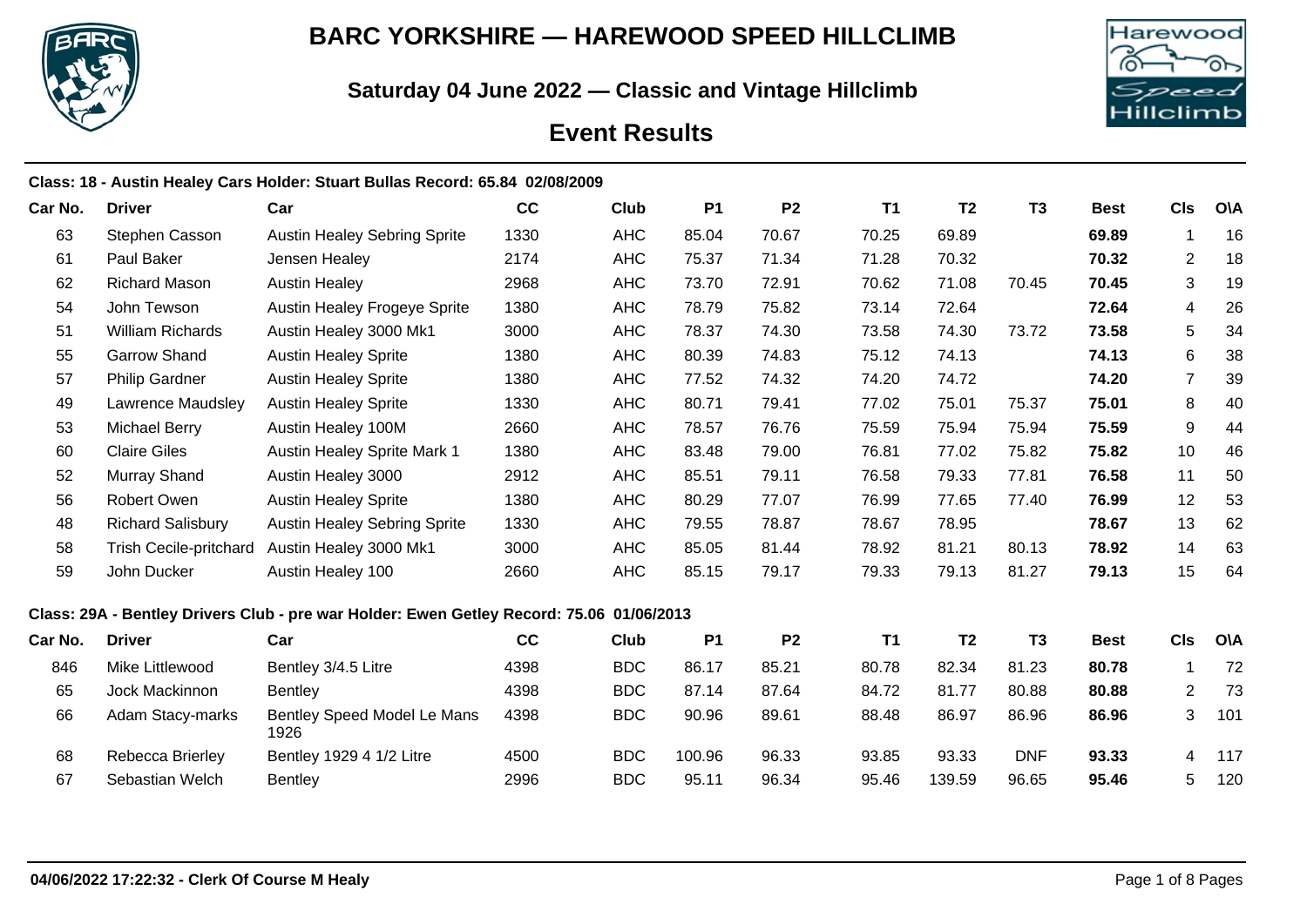# **Class: 39 - Jaguar Drivers Club Holder: Haydn Spedding Record: 64.56 18/09/2021**

| Car No. | <b>Driver</b>   | Car                 | СC   | Club       | P <sub>1</sub> | P <sub>2</sub> | Τ1    | T2    | T3    | <b>Best</b> | CIs | <b>OVA</b> |
|---------|-----------------|---------------------|------|------------|----------------|----------------|-------|-------|-------|-------------|-----|------------|
| 76      | Haydn Spedding  | Jaguar E Type       | 4235 | BARC(Y)    | 67.43          | 66.79          | 66.14 | 67.13 | 66.32 | 66.14       |     | 8          |
|         | Peter House     | <b>Aston Martin</b> | 4300 | BARC(Y)    | 69.12          | 67.87          | 66.92 | 67.11 | 68.48 | 66.92       |     | 10         |
| 75      | Thomas Robinson | <b>TVR 1600M</b>    | 1760 | <b>JDC</b> | 73.51          | 69.96          | 68.52 | 68.88 | 69.42 | 68.52       |     | 13         |
| 74      | Jim Johnstone   | Triumph TR6         | 2548 | BARC(Y)    | 72.97          | 69.50          | 69.11 | 69.13 | 69.46 | 69.11       |     | -15        |
| 72      | Anthony Taylor  | Aristocat Jaguar    | 4200 | JDC        | 81.80          | 80.64          | 78.92 | 77.83 | 79.33 | 77.83       | 5.  | -59        |
| 73      | Geoff Mansfield | Kougar Jaguar       | 3800 | JDC        | 90.48          | 84.17          | 83.18 | 83.41 | 89.06 | 83.18       | 6.  | -85        |

## **Class: V1 - Standard and Modified Sports-Cars and Saloon Cars up to 750cc unsupercharged Holder: Greg Harrison Record: 84.38 04/06/2011**

| Car No. | <b>Driver</b>      | Car                  | cc  | Club        | P <sub>1</sub> | P <sub>2</sub> |        | Т2     | T <sub>3</sub> | <b>Best</b> | Cls | <b>OVA</b> |
|---------|--------------------|----------------------|-----|-------------|----------------|----------------|--------|--------|----------------|-------------|-----|------------|
| 81      | <b>Stuart Rose</b> | Austin Ulster 1930   | 747 | VSCC        | 87.80          | 86.52          | 85.14  | 86.67  | 86.90          | 85.14       |     | 89         |
| 86      | Geoff Harrison     | <b>Austin Ulster</b> | 747 | <b>VSCC</b> | 90.56          | 89.51          | 88.58  | 88.31  | 91.13          | 88.31       |     | 103        |
| 83      | Julia Wolstenholme | Austin 7 Ulster      | 747 | <b>VSCC</b> | 93.89          | 92.57          | 90.19  | 91.35  | 91.83          | 90.19       | 3   | 110        |
| 85      | Stephen Jones      | Austin Seven Ulster  | 747 | VSCC        | 99.47          | 95.30          | 93.92  | 93.41  |                | 93.41       |     | 118        |
| 84      | Mary Baxter        | Austin 7 Ulster      | 750 | <b>VSCC</b> | 109.51         | 106.94         | 103.58 | 104.12 | 105.39         | 103.58      | 5.  | 126        |
| 82      | Sarah Foster       | Austin 7 Nippy       | 747 | VSCC        | 110.16         | 105.00         | 104.44 | 104.36 |                | 104.36      | 6.  | 127        |

#### **Class: V2 - Standard and Modified Sports-Cars and Saloon Cars 751cc - 1100cc unsupercharged and up to 750cc supercharged Holder: Ian Standing Record: 78.64 05/06/2021**

| <b>Driver</b>       | Car                     | cc   | Club        | P1     | P <sub>2</sub> |        | T <sub>2</sub> | T3    | Best   | Cls | <b>O\A</b> |
|---------------------|-------------------------|------|-------------|--------|----------------|--------|----------------|-------|--------|-----|------------|
| Nigel Dowding       | <b>Riley Brooklands</b> | 1087 | VSCC        | F/R    | 79.49          | 81.05  | 78.40          | 78.59 | 78.40  |     | 60         |
| <b>William Lowe</b> | Vale Special            | 898  | <b>VSCC</b> | 97.83  | 93.71          | 89.78  | 89.38          |       | 89.38  |     | 107        |
| Raymond Knight      | Vale Special            | 898  | VSCC        | 97.94  | 91.58          | 90.60  | 91.29          |       | 90.60  |     | 112        |
| Phillip Dobbin      | Austin 7                | 747S | VSCC        | 100.35 | 94.80          | 92.21  | 92.53          | 92.20 | 92.20  | 4   | 114        |
| Roland Woodti       | Riley Brooklands 1930   | 1089 | <b>VSCC</b> | 97.71  | 95.64          | 94.83  | 92.23          | 94.09 | 92.23  |     | 115        |
| Andrew Harrington   | MG J <sub>2</sub>       | 847  | VSCC        | 107.31 | 103.97         | 103.24 | 104.27         |       | 103.24 | 6   | 125        |
|                     |                         |      |             |        |                |        |                |       |        |     |            |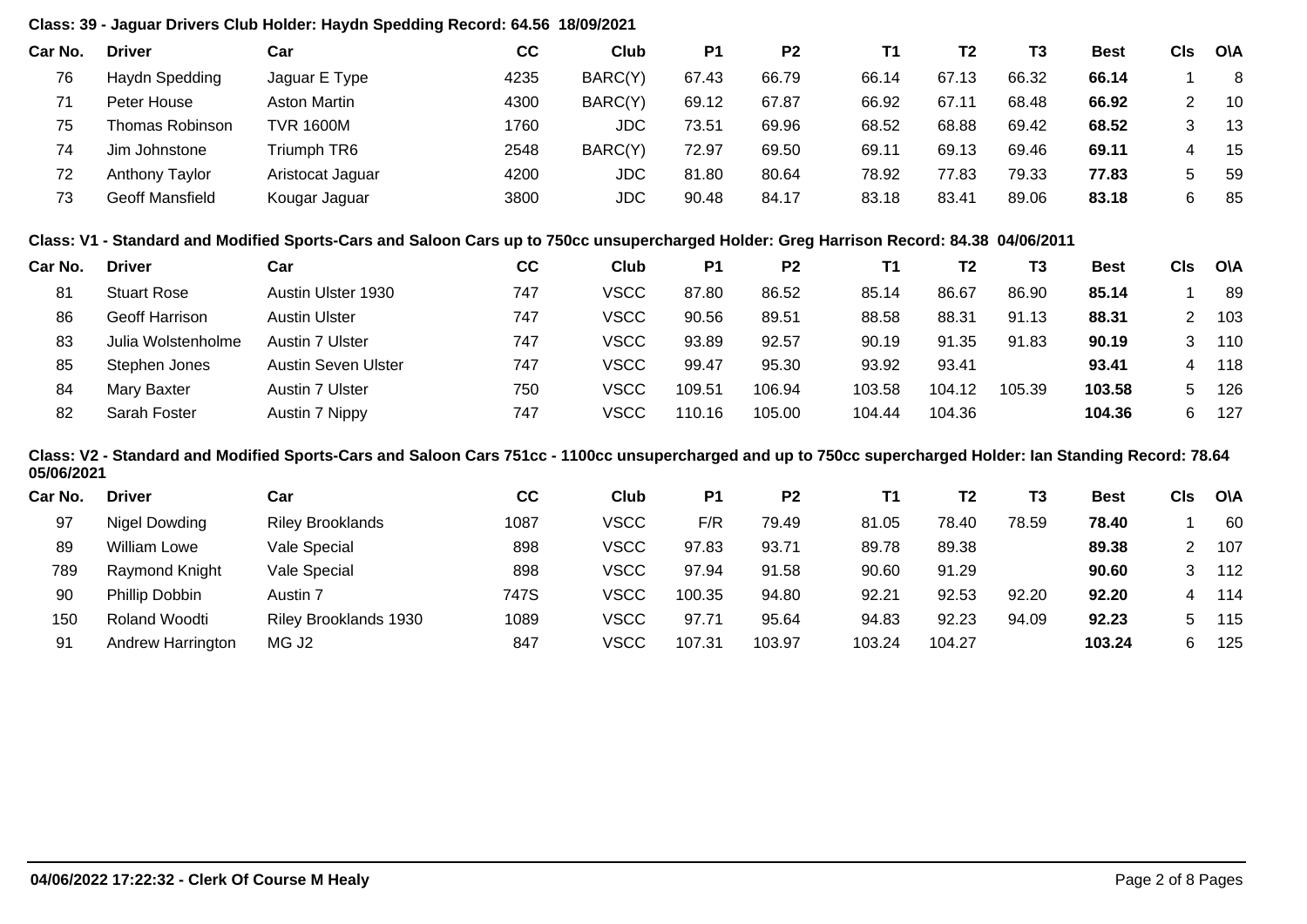| 72.41 02/06/2012 |                              | Class: V3 - Standard and Modified Sports-Cars and Saloon Cars 1101cc - 1500cc unsupercharged and 751cc - 1100cc supercharged Holder: Charles Gillett Record: |       |             |           |                |           |                |                |             |                |            |
|------------------|------------------------------|--------------------------------------------------------------------------------------------------------------------------------------------------------------|-------|-------------|-----------|----------------|-----------|----------------|----------------|-------------|----------------|------------|
| Car No.          | <b>Driver</b>                | Car                                                                                                                                                          | cc    | Club        | <b>P1</b> | P <sub>2</sub> | T1        | <b>T2</b>      | T <sub>3</sub> | <b>Best</b> | <b>CIs</b>     | <b>O\A</b> |
| 94               | Patrick Blakeney-<br>edwards | <b>Frazer Nash Suport Sports</b>                                                                                                                             | 1496  | <b>VSCC</b> | 76.22     | 73.81          | 72.69     | 73.01          | 73.14          | 72.69       | 1              | 27         |
| 95               | Adam Moody                   | <b>Riley TT Sprite</b>                                                                                                                                       | 1496  | <b>VSCC</b> | 80.66     | 78.29          | 77.60     | 77.63          | 77.51          | 77.51       | $\overline{2}$ | 56         |
| 96               | Jon Mellor                   | Frazer Nash, Boulogne                                                                                                                                        | 1496  | <b>VSCC</b> | 83.45     | 82.19          | 80.26     | 81.91          |                | 80.26       | 3              | 71         |
| 100              | George Proudfoot             | Morgan 4/4 Series 1                                                                                                                                          | 1267  | <b>MSCC</b> | 86.75     | 82.54          | 80.89     | 81.91          | 82.16          | 80.89       | 4              | 74         |
| 98               | Mark Rosten-edwards          | GN 11.9hp Annie                                                                                                                                              | 1496  | <b>VSCC</b> | 96.59     | 93.19          | 92.49     | 92.10          |                | 92.10       | 5              | 113        |
| 99               | <b>Nicholas Northeast</b>    | Alvis SD12/50 2 Seater Sports                                                                                                                                | 1496  | <b>VSCC</b> | 99.00     | 103.64         | 101.46    | 101.32         | 103.66         | 101.32      | 6              | 124        |
|                  | Record: 75.43 07/06/2009     | Class: V4 - Standard and Modified Sports-Cars and Saloon Cars 1501cc - 2000cc unsupercharged and 1101cc - 1500cc supercharged Holder: Ken MacMaster          |       |             |           |                |           |                |                |             |                |            |
| Car No.          | <b>Driver</b>                | Car                                                                                                                                                          | cc    | Club        | <b>P1</b> | P <sub>2</sub> | <b>T1</b> | T <sub>2</sub> | T <sub>3</sub> | <b>Best</b> | <b>CIs</b>     | <b>O\A</b> |
| 102              | lan Bingham                  | Frazer Nash TT Replica                                                                                                                                       | 1660  | <b>VSCC</b> | 93.46     | 95.63          | 91.48     | 89.87          | 171.14         | 89.87       | $\mathbf 1$    | 109        |
| 82.47 05/06/2021 |                              | Class: V5 - Standard and Modified Sports-Cars and Saloon Cars 2001cc - 3000cc unsupercharged and 1501cc - 2000cc supercharged Holder: Paul Wignall Record:   |       |             |           |                |           |                |                |             |                |            |
| Car No.          | <b>Driver</b>                | Car                                                                                                                                                          | cc    | <b>Club</b> | <b>P1</b> | <b>P2</b>      | <b>T1</b> | T <sub>2</sub> | T <sub>3</sub> | <b>Best</b> | <b>CIs</b>     | <b>O\A</b> |
| 104              | Paul Wignall                 | Alvis Silver Eagle                                                                                                                                           | 2300  | <b>VSCC</b> | 84.40     | 83.36          | 83.63     | 83.67          |                | 83.63       | 1              | 86         |
| 02/06/2012       |                              | Class: V6 - Standard and Modified Sports-Cars and Saloon Cars over 3000cc unsupercharged and over 2000cc supercharged Holder: Mark Brett Record: 74.83       |       |             |           |                |           |                |                |             |                |            |
| Car No.          | <b>Driver</b>                | Car                                                                                                                                                          | cc    | Club        | <b>P1</b> | P <sub>2</sub> | <b>T1</b> | T <sub>2</sub> | T <sub>3</sub> | <b>Best</b> | <b>CIs</b>     | <b>O\A</b> |
| 133              | <b>William Balfour</b>       | Bugatti Type 35B                                                                                                                                             | 2292S | <b>VSCC</b> | 90.53     | 83.89          | 83.09     | 88.90          |                | 83.09       | $\mathbf{1}$   | 83         |
| 109              | Jamie Quartermaine           | Vauxhall 30-98                                                                                                                                               | 4224  | <b>VSCC</b> | 88.18     | 88.34          | 86.36     | 86.55          | 86.89          | 86.36       | $\overline{2}$ | 95         |
| 108              | Nicola Quartermaine          | Vauxhall 30-98                                                                                                                                               | 4224  | <b>VSCC</b> | 101.34    | 97.57          | 97.37     | 94.80          |                | 94.80       | 3              | 119        |
|                  |                              | Class: V7 - Edwardians Holder: Nicholas Hildyard Record: 84.48 01/06/2019                                                                                    |       |             |           |                |           |                |                |             |                |            |
| Car No.          | <b>Driver</b>                | Car                                                                                                                                                          | cc    | <b>Club</b> | <b>P1</b> | <b>P2</b>      | T1        | T <sub>2</sub> | T <sub>3</sub> | <b>Best</b> | <b>CIs</b>     | <b>O\A</b> |
| 110              | Geoff Smith                  | <b>Piccard Pictet</b>                                                                                                                                        | 9062  | <b>VSCC</b> | 90.10     | 85.85          | 86.67     | 83.14          |                | 83.14       | 1              | 84         |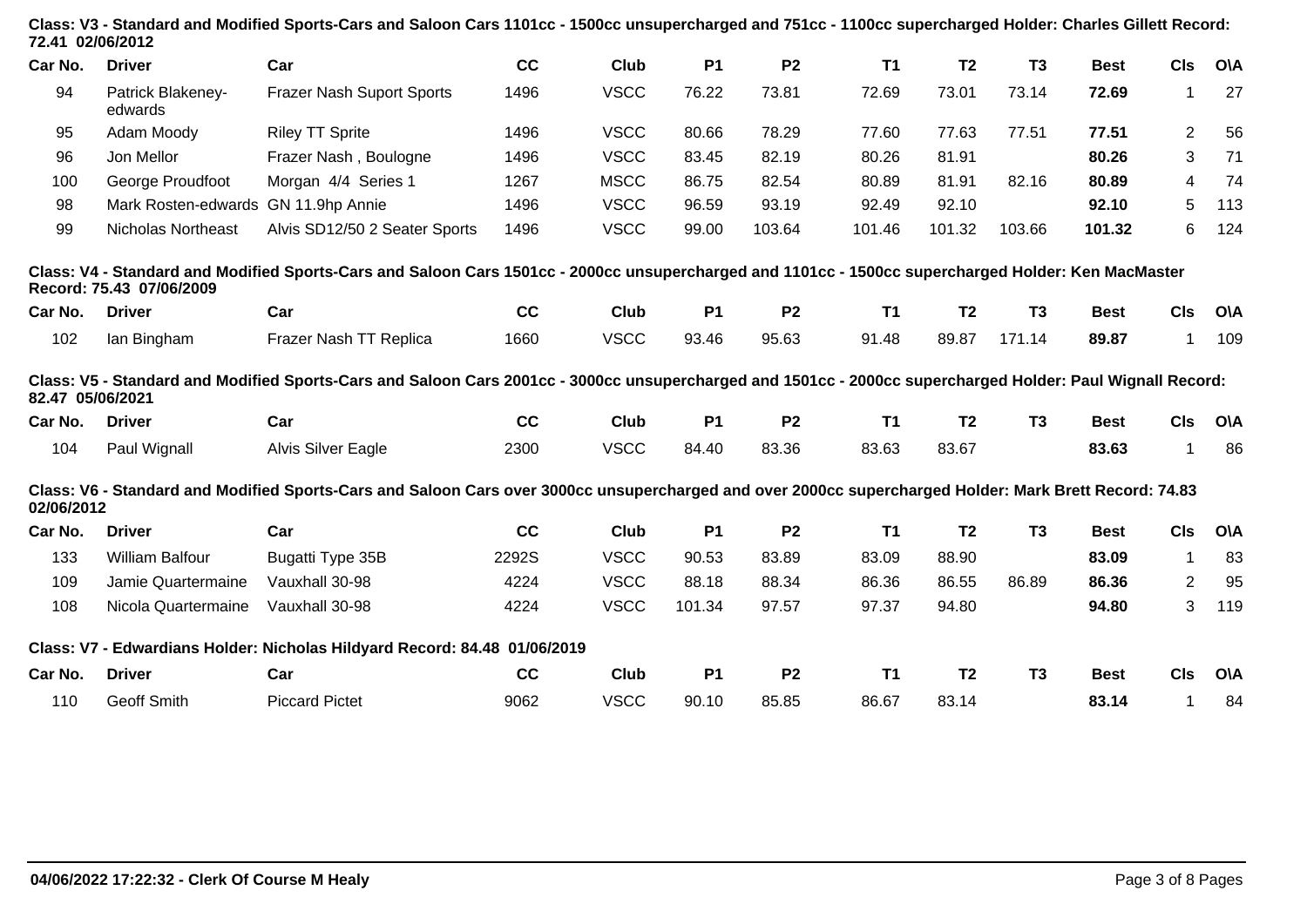**Class: V8 - Special Sports-Cars and Saloon Cars up to 1100cc unsupercharged and up to 750cc supercharged Holder: Tim Hopkinson Record: 80.28 04/06/2016**

| Car No. | <b>Driver</b>          | Car                   | cc   | Club        | P <sub>1</sub> | P <sub>2</sub> | Τ1     | Т2     | T3     | <b>Best</b> | CIs | <b>OVA</b> |
|---------|------------------------|-----------------------|------|-------------|----------------|----------------|--------|--------|--------|-------------|-----|------------|
| 814     | <b>Timothy Stamper</b> | 1929 Riley Brooklands | 1087 | <b>VSCC</b> | 90.77          | 83.35          | 83.06  | 82.18  | 82.52  | 82.18       |     | 80         |
| 114     | lain Muir              | 1929 Riley Brooklands | 1087 | <b>VSCC</b> | 85.49          | 82.59          | 82.81  | 87.29  | 82.44  | 82.44       | 2   | -81        |
| 118     | Kevin Morton           | Riley 9               | 1087 | <b>VSCC</b> | 84.36          | 84.38          | 84.55  | 84.78  |        | 84.55       | 3   | 88         |
| 113     | <b>Matthew Craven</b>  | Austin 7              | 747  | <b>VSCC</b> | 90.08          | 87.48          | 86.59  | 88.07  |        | 86.59       | 4   | 96         |
| 116     | David Furnell          | Austin 7 "The Toy"    | 749  | <b>VSCC</b> | 97.29          | 92.92          | 90.41  | 92.50  |        | 90.41       | 5   | 111        |
| 111     | Clive Bergman          | Austin 7 Special      | 750  | <b>VSCC</b> | 97.52          | 93.77          | 93.09  | 92.87  | 94.08  | 92.87       | 6   | 116        |
| 80      | Olivia Mann            | <b>Austin Nippy</b>   | 750  | <b>VSCC</b> | 109.38         | <b>DNF</b>     | 100.90 | 97.99  |        | 97.99       |     | 122        |
| 811     | Elinor Bergman         | Austin 7 Special      | 747  | <b>VSCC</b> | 107.09         | 101.35         | 133.40 | 101.27 | 103.19 | 101.27      | 8   | 123        |

### **Class: V9 - Special Sports-Cars and Saloon Cars 1101cc - 1500cc unsupercharged and 751cc - 1100cc supercharged Holder: David Pryke Record: 73.08 05/06/2010**

| <b>Driver</b>         | Car                            | cc   | Club        | P <sub>1</sub> | P <sub>2</sub> | <b>T1</b> | T <sub>2</sub> | T3    | <b>Best</b> | <b>CIs</b>      | <b>O\A</b> |
|-----------------------|--------------------------------|------|-------------|----------------|----------------|-----------|----------------|-------|-------------|-----------------|------------|
| Colin Wolstenholme    | <b>Riley Racing MPH</b>        | 1498 | <b>VSCC</b> | 80.00          | 77.63          | 77.14     | 76.40          | 76.50 | 76.40       |                 | -48        |
| Peter Hopkinson       | <b>Riley special</b>           | 1500 | <b>VSCC</b> | 81.64          | 80.00          | 80.38     | 77.98          | 76.49 | 76.49       | 2               | -49        |
| Tim Hopkinson         | <b>Riley special</b>           | 1496 | <b>VSCC</b> | 79.84          | 78.76          | 115.07    | 77.31          | 77.97 | 77.31       | 3               | 55         |
| Dennis Bingham        | 1935 Riley Falcon special      | 1496 | <b>VSCC</b> | 82.92          | 81.36          | 81.07     | 80.83          | 80.10 | 80.10       | 4               | 70         |
| <b>William Butler</b> | <b>Riley Special</b>           | 1498 | <b>VSCC</b> | 87.05          | 83.09          | 81.44     | 82.96          | 81.30 | 81.30       | 5               | 77         |
| Paul Compton          | <b>Wolseley Aerees Special</b> | 1410 | <b>VSCC</b> | 87.81          | 82.93          | 82.07     | 82.28          | 81.99 | 81.99       | 6               | 78         |
| John Hunter           | <b>Riley TT Sprite</b>         | 1452 | <b>WMC</b>  | 87.83          | 86.29          | 85.37     | 85.56          | 86.21 | 85.37       |                 | 90         |
| John Butler           | <b>Riley Special</b>           | 1498 | <b>VSCC</b> | 95.44          | 89.56          | 87.78     | 87.45          | 86.70 | 86.70       | 8               | 99         |
| Stephen Riddington    | Riley 12/4 Special             | 1496 | <b>VSCC</b> | 94.14          | 91.45          | 86.81     | 89.50          |       | 86.81       | 9               | 100        |
| <b>Gerald Parker</b>  | <b>Riley Special</b>           | 1496 | <b>VSCC</b> | 91.96          | 90.29          | 89.24     | 90.33          | 93.08 | 89.24       | 10 <sup>°</sup> | 106        |
| Rachel Blake          | <b>BNC 529</b>                 | 1465 | <b>VSCC</b> | 96.26          | 92.12          | 92.15     | 100.10         | 89.76 | 89.76       | 11              | 108        |
|                       |                                |      |             |                |                |           |                |       |             |                 |            |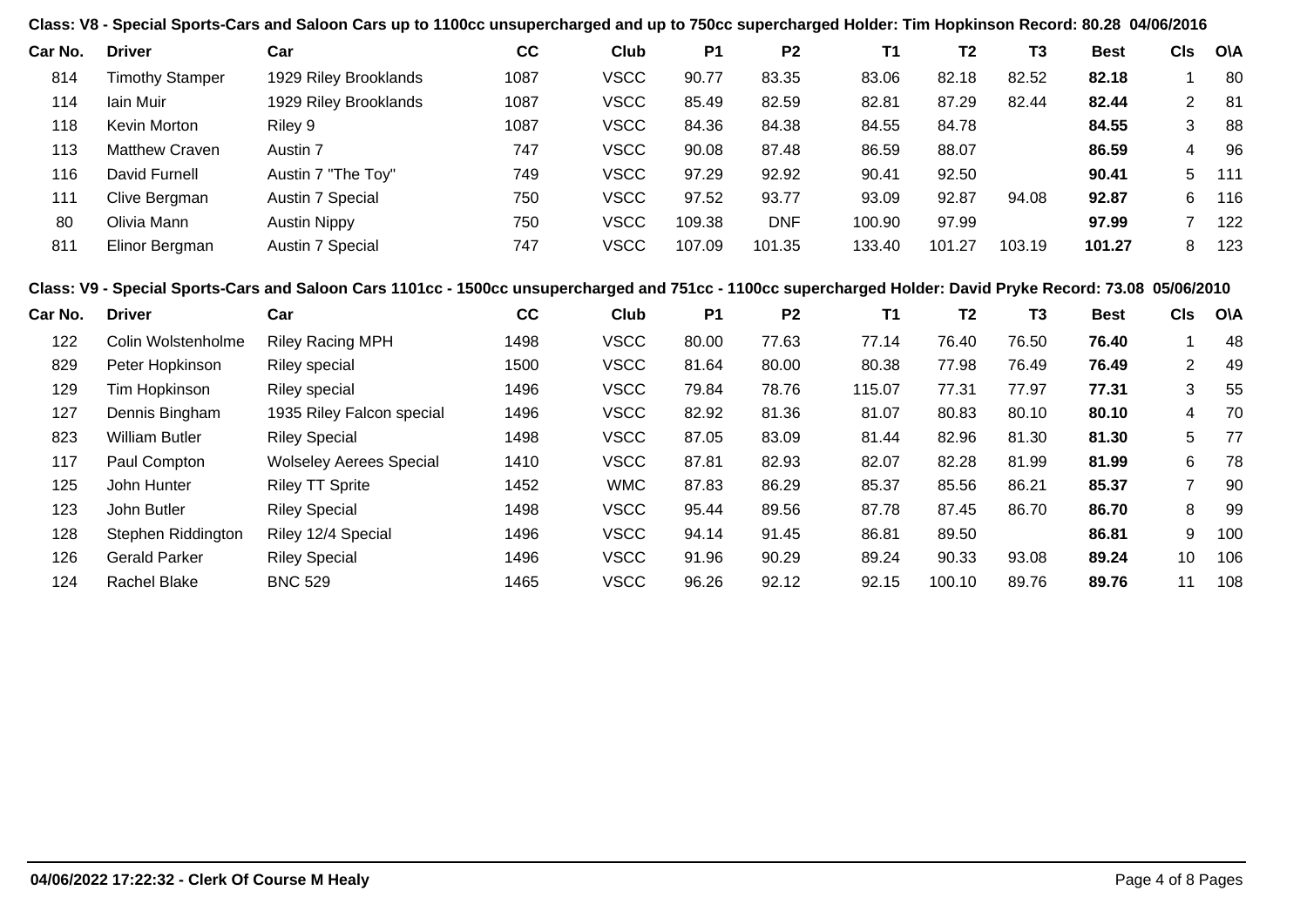| 04/06/2011 |                            | Class: V10 - Special Sports-Cars and Saloon Cars 1501cc - 3000cc unsupercharged and 1101cc - 2250cc supercharged Holder: Brian White Record: 70.92      |       |             |            |                |           |                |                |             |                |            |
|------------|----------------------------|---------------------------------------------------------------------------------------------------------------------------------------------------------|-------|-------------|------------|----------------|-----------|----------------|----------------|-------------|----------------|------------|
| Car No.    | <b>Driver</b>              | Car                                                                                                                                                     | cc    | Club        | <b>P1</b>  | P <sub>2</sub> | <b>T1</b> | T <sub>2</sub> | T <sub>3</sub> | <b>Best</b> | <b>CIs</b>     | <b>O\A</b> |
| 836        | David Frank                | <b>AC/GN Beetle</b>                                                                                                                                     | 1991  | <b>VSCC</b> | 81.38      | 76.58          | 75.05     | 76.21          | 76.21          | 75.05       | 1              | 42         |
| 136        | <b>Andrew Frank</b>        | 1922/28 AC/GN Beetle                                                                                                                                    | 1991  | <b>VSCC</b> | 79.03      | 77.35          | 75.67     | 75.60          | 79.41          | 75.60       | 2              | 45         |
| 134        | Christopher Tabor          | <b>Riley Special</b>                                                                                                                                    | 1500S | <b>VSCC</b> | 88.59      | 83.07          | 80.43     | 80.05          |                | 80.05       | 3              | 69         |
| 137        | Maurice Gleeson            | Riley 16/4 Special                                                                                                                                      | 2443  | <b>VSCC</b> | 87.66      | 85.43          | 84.14     | 82.10          | 82.57          | 82.10       | 4              | 79         |
| 132        | Ian Wozencroft             | Alvis 12/70 Special                                                                                                                                     | 1842  | <b>VSCC</b> | 86.42      | 83.34          | 82.68     | 82.91          | 82.54          | 82.54       | 5              | 82         |
| 141        | <b>Trevor Corner</b>       | Talbot 105                                                                                                                                              | 2969  | BARC(Y)     | 87.54      | 84.19          | 84.12     | 85.51          |                | 84.12       | 6              | 87         |
| 138        | William Irving             | <b>Alvis 12/50</b>                                                                                                                                      | 1645  | <b>VSCC</b> | 91.60      | 86.12          | 85.75     | 86.14          | 87.29          | 85.75       | $\overline{7}$ | 91         |
| 135        | Simon Skelding             | AC 16/80 Special<br>Supercharged                                                                                                                        | 1991  | <b>VSCC</b> | 91.58      | 87.05          | 86.68     | 86.02          |                | 86.02       | 8              | 92         |
| 139        | Andrew Briggs              | Riley 16/4 Special                                                                                                                                      | 2443  | <b>VSCC</b> | 91.38      | 87.45          | 86.51     | 86.22          | 86.43          | 86.22       | 9              | 94         |
| 140        | Jane Corner                | Lagonda Rapier                                                                                                                                          | 1496S | BARC(Y)     | 97.65      | 89.83          | 90.31     | 89.20          |                | 89.20       | 10             | 105        |
|            |                            | Class: V11 - Special Sports-Cars and Saloon Cars over 3000cc unsupercharged and over 2250cc supercharged Holder: Dougal Cawley Record: 73.52 04/06/2011 |       |             |            |                |           |                |                |             |                |            |
| Car No.    | <b>Driver</b>              | Car                                                                                                                                                     | cc    | Club        | <b>P1</b>  | P <sub>2</sub> | <b>T1</b> | T <sub>2</sub> | T <sub>3</sub> | <b>Best</b> | <b>CIs</b>     | <b>O\A</b> |
| 147        | Jack Bond                  | Bentley 3/4.5                                                                                                                                           | 4500  | <b>VSCC</b> | 79.82      | 77.53          | 76.54     | 76.34          | 76.00          | 76.00       | 1              | 47         |
| 146        | <b>Alistair Littlewood</b> | Bentley 3/4.5 Litre                                                                                                                                     | 4398  | <b>VSCC</b> | 87.27      | 82.66          | 77.95     | 77.52          |                | 77.52       | $\overline{2}$ | 57         |
| 106        | <b>Rupert Mann</b>         | <b>Riley Special</b>                                                                                                                                    | 2500S | <b>VSCC</b> | 84.68      | 82.40          | 79.82     | 80.05          |                | 79.82       | 3              | 66         |
| 105        | Jon Bennett                | Frazer Nash                                                                                                                                             | 3200  | <b>VSCC</b> | 87.94      | 84.65          | 86.60     | 86.65          | 88.84          | 86.60       | 4              | 97         |
|            |                            | Class: V13 - Pre-1941 Racing Cars up to 1100cc Holder: James Baxter Record: 72.88 02/06/2018                                                            |       |             |            |                |           |                |                |             |                |            |
| Car No.    | <b>Driver</b>              | Car                                                                                                                                                     | cc    | Club        | <b>P1</b>  | P <sub>2</sub> | <b>T1</b> | T <sub>2</sub> | <b>T3</b>      | <b>Best</b> | <b>CIs</b>     | <b>O\A</b> |
| 153        | Paul Martin                | Austin Jap                                                                                                                                              | 1100  | <b>VSCC</b> | <b>DNF</b> | 86.38          | 83.40     | 81.42          | 79.77          | 79.77       | $\mathbf{1}$   | 65         |
| 115        | Adam Forster               | <b>Hogstow Special</b>                                                                                                                                  | 750   | BARC(Y)     | 85.03      | 86.03          | 82.56     | 81.14          | 81.09          | 81.09       | $\overline{2}$ | 75         |
| 149        | Hugo Pickup                | Austin 7 Ulster Rep                                                                                                                                     | 750   | <b>VSCC</b> | 113.71     | 90.78          | 82.55     | 83.20          | 81.24          | 81.24       | 3              | 76         |
| 849        | Michael Pickup             | Austin 7                                                                                                                                                | 750   | <b>VSCC</b> | 95.72      | 89.25          | 90.07     | 86.64          | 86.08          | 86.08       | 4              | 93         |
| 151        | <b>Michael Barber</b>      | MG PB Monoposto                                                                                                                                         | 970S  | <b>VSCC</b> | 92.55      | 89.37          | 87.99     | 89.54          | 87.07          | 87.07       | 5              | 102        |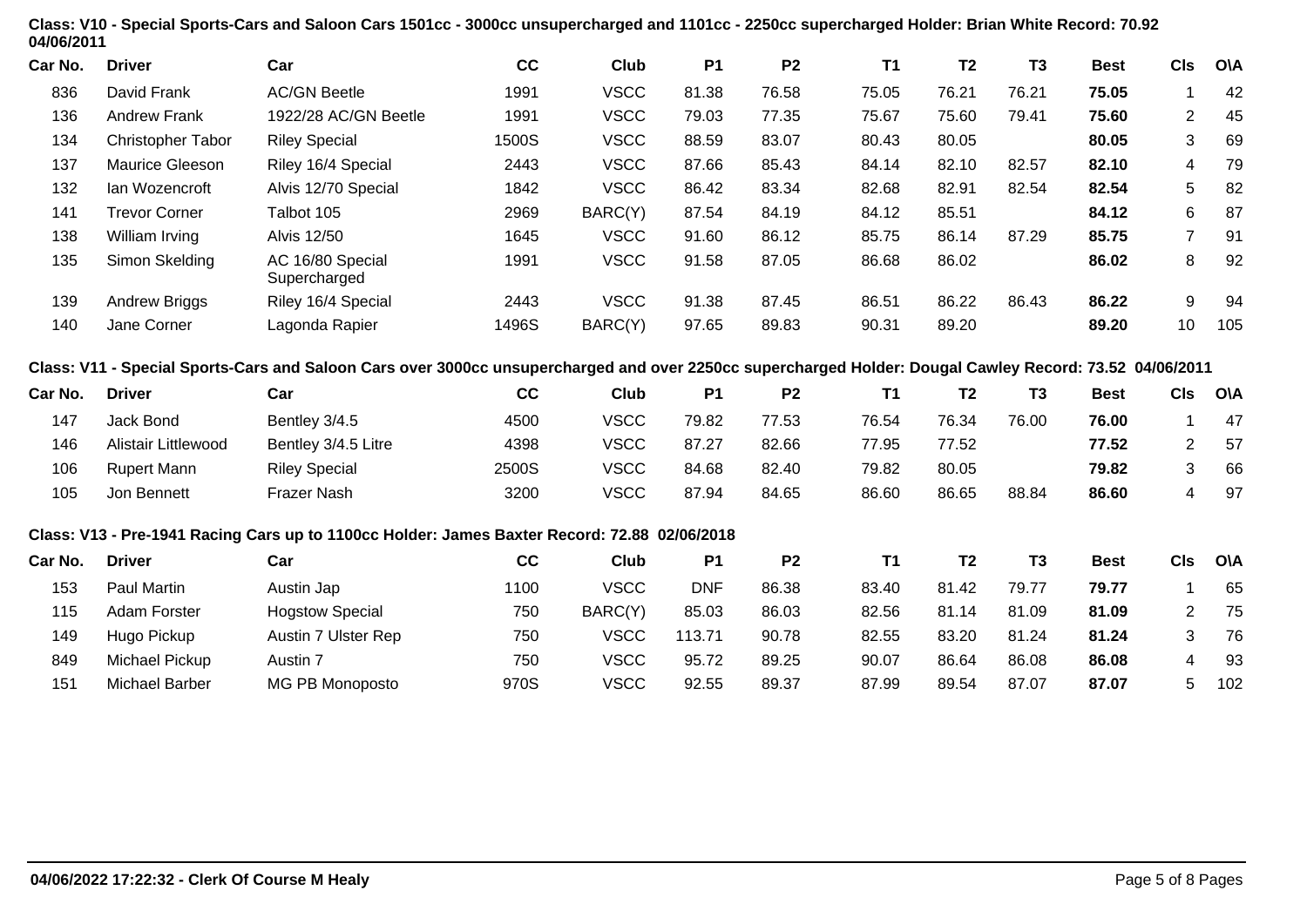# **Class: V14 - Pre-1941 Racing Cars 1101cc - 1500cc Holder: Rob Cobden Record: 67.92 07/06/2009**

| Car No. | <b>Driver</b>   | Car                                                                                             | cc    | Club          | <b>P1</b> | P <sub>2</sub> | <b>T1</b>  | T <sub>2</sub> | T <sub>3</sub> | <b>Best</b> | <b>CIs</b>     | <b>OVA</b> |
|---------|-----------------|-------------------------------------------------------------------------------------------------|-------|---------------|-----------|----------------|------------|----------------|----------------|-------------|----------------|------------|
| 158     | Jonathan Giles  | Morgan GN 'Salome'                                                                              | 1260  | <b>VSCC</b>   | 91.48     | 74.35          | 73.12      | 73.18          | 73.61          | 73.12       |                | 30         |
| 155     | Steven Mcevoy   | MG Bellevue Special                                                                             | 1491S | <b>VSCC</b>   | 83.33     | 79.11          | 78.25      | 77.25          | 77.74          | 77.25       | $\overline{2}$ | 54         |
| 160     | Durward Lawson  | <b>Riley Racecar</b>                                                                            | 1500S | <b>VSCC</b>   | 87.07     | 84.14          | 80.00      | 80.45          | 83.36          | 80.00       | 3              | 68         |
| 857     | Ben Craven      | <b>MG Riley</b>                                                                                 | 1499  | <b>VSCC</b>   | 86.26     | 86.35          | 86.60      |                |                | 86.60       | 4              | 97         |
| 156     | James Surridge  | <b>Riley Special</b>                                                                            | 1500  | <b>VSCC</b>   | 95.34     | 91.77          | 89.91      | 88.73          | 88.71          | 88.71       | 5              | 104        |
| 157     | Andrew Craven   | MG/Riley                                                                                        | 1496  | <b>VSCC</b>   | 85.62     | 84.15          | <b>DNS</b> |                |                | <b>DNS</b>  |                |            |
|         |                 | Class: V15 - Pre-1941 Racing Cars 1501cc - 3000cc Holder: James Baxter Record: 66.24 06/06/2015 |       |               |           |                |            |                |                |             |                |            |
| Car No. | <b>Driver</b>   | Car                                                                                             | cc    | Club          | <b>P1</b> | P <sub>2</sub> | <b>T1</b>  | T <sub>2</sub> | T <sub>3</sub> | <b>Best</b> | <b>CIs</b>     | <b>O\A</b> |
| 164     | Jolyon Harrison | Cognac                                                                                          | 1991  | <b>VSCC</b>   | 77.78     | 74.82          | 74.17      | 74.12          | 75.28          | 74.12       |                | 37         |
| 163     | lan Balmforth   | <b>Frazer Nash Semmence</b><br>Special                                                          | 1996  | <b>F NASH</b> | 94.43     | <b>DNF</b>     | 79.34      | 77.81          | 76.88          | 76.88       | $\overline{2}$ | 52         |
| 165     | David Ellison   | ERA Type B                                                                                      | 1950S | <b>VSCC</b>   | 80.73     | 80.03          | 80.90      | 77.79          | 79.15          | 77.79       | 3              | 58         |
| 162     | John Gallie     | Ford Model T RAJO                                                                               | 2900  | <b>VSCC</b>   | 104.52    | 96.77          | 98.32      | 96.60          | 99.15          | 96.60       | 4              | 121        |
|         |                 | Class: V16 - Pre-1941 Racing Cars over 3000cc Holder: James Baxter Record: 66.48 04/06/2011     |       |               |           |                |            |                |                |             |                |            |
| Car No. | <b>Driver</b>   | Car                                                                                             | cc    | Club          | <b>P1</b> | P <sub>2</sub> | <b>T1</b>  | T <sub>2</sub> | T3             | <b>Best</b> | <b>CIs</b>     | O\A        |
| 168     | Julian Grimwade | Frazer Nash                                                                                     | 3500  | <b>VSCC</b>   | 71.75     | 70.46          | 71.65      | 71.64          | 71.74          | 71.64       |                | 22         |
| 169     | Rob Armstrong   | The Empy Special Ford model<br>A Monoposto                                                      | 3500  | <b>VSCC</b>   | 86.86     | 81.80          | 80.60      | 79.97          |                | 79.97       | $\overline{2}$ | 67         |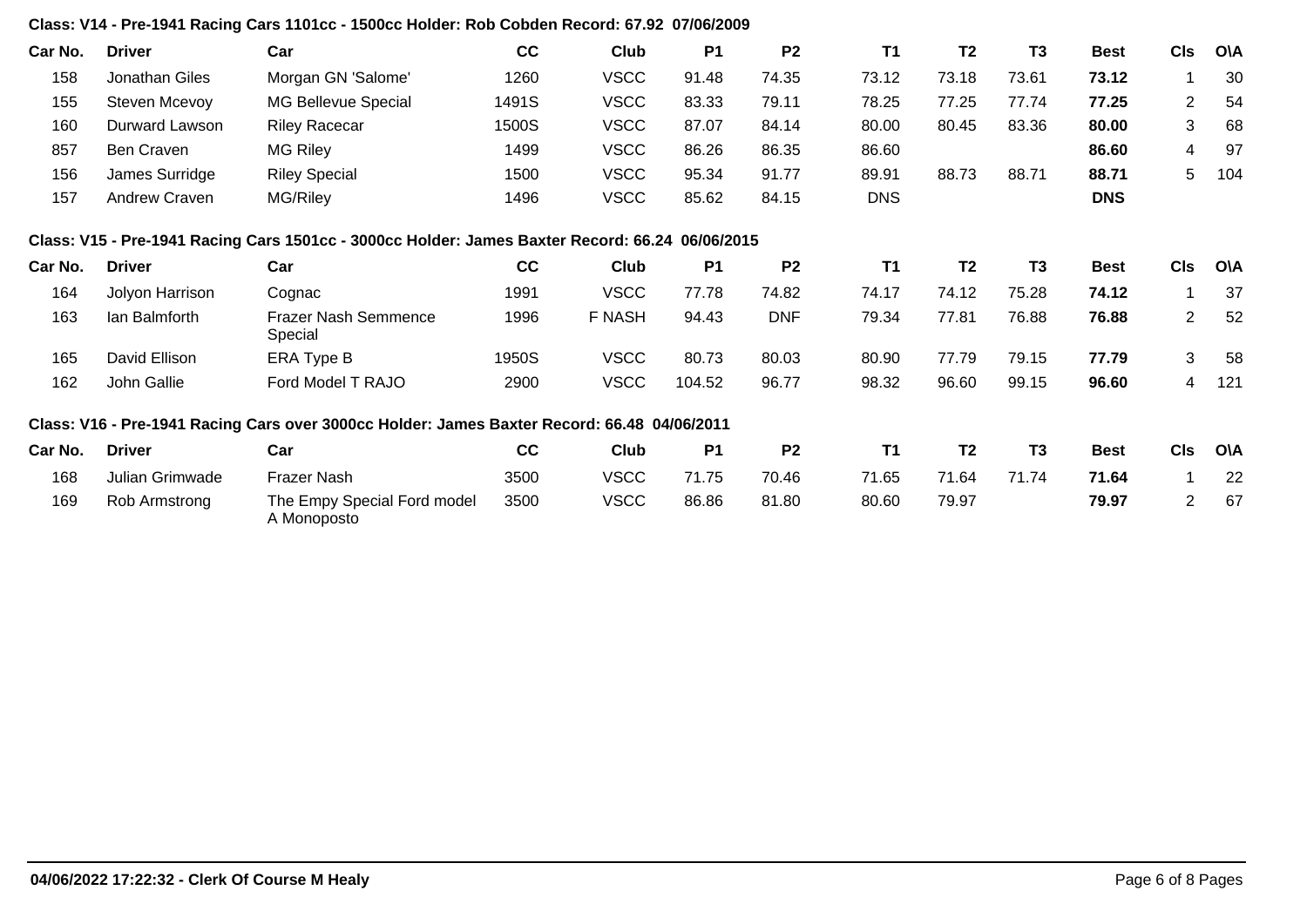## **Class: C19 - Classic Saloon Cars built up to and including 1972 Holder: Roy Bolderson Record: 66.85 01/06/2019**

| Car No. | <b>Driver</b>          | Car                 | cc   | Club       | P <sub>1</sub> | P <sub>2</sub> | <b>T1</b> | T <sub>2</sub> | T3    | <b>Best</b> | CIs            | O\A |
|---------|------------------------|---------------------|------|------------|----------------|----------------|-----------|----------------|-------|-------------|----------------|-----|
| 196     | Jonathan North         | Mini Cooper         | 1293 | BARC(Y)    | 71.90          | 69.18          | 69.63     | 68.54          | 67.35 | 67.35       |                | 11  |
| 195     | <b>Richard Derrick</b> | <b>Mini 1275 GT</b> | 1380 | BARC(Y)    | 70.90          | 69.75          | 69.60     | 68.94          | 69.53 | 68.94       | $\overline{2}$ | -14 |
| 191     | David Taylor           | Morris Cooper S     | 1380 | BARC(Y)    | 70.63          | 70.16          | 70.50     | 71.07          | 70.51 | 70.50       | 3              | 20  |
| 186     | <b>Mark Forster</b>    | <b>BMC Cooper S</b> | 999S | BARC(Y)    | 77.90          | 87.05          | 72.81     | 72.21          | 72.51 | 72.21       | 4              | 23  |
| 185     | <b>Nick Wardley</b>    | Austin Mini         | 1460 | BARC(Y)    | 73.89          | 72.94          | 72.55     | 72.51          | 72.31 | 72.31       | 5              | -24 |
| 192     | John Askew             | Mini 1275 GT        | 1380 | BARC(Y)    | 75.09          | 74.48          | 72.69     | 73.29          | 73.33 | 72.69       | 6              | 27  |
| 189     | <b>Wayne Gregory</b>   | Austin Mini         | 1293 | <b>WMC</b> | 73.83          | 74.02          | 72.93     | 73.57          | 73.09 | 72.93       |                | 29  |
| 194     | David Spaull           | Morris Mini         | 1340 | BARC(Y)    | 75.02          | 73.61          | 73.24     | 73.30          | 73.58 | 73.24       | 8              | 32  |
| 187     | <b>Rich Hawcroft</b>   | Morris Mini         | 1380 | BARC(Y)    | 79.03          | 75.03          | 74.60     | 73.77          | 74.03 | 73.77       | 9              | 35  |
| 188     | Tim Ellison            | Morris Mini         | 1098 | BARC(Y)    | 78.36          | 75.42          | 121.06    | 76.68          | 77.42 | 76.68       | 10             | 51  |
| 197     | Roy Bolderson          | Lancia Fulvia       | 1598 | BARC(Y)    | 81.70          | 79.16          | 78.61     | 78.41          | 79.08 | 78.41       | 11             | 61  |

# **Class: C20 - Classic Sports Cars built up to and including 1972 Holder: Dave Boland Record: 67.11 07/06/2008**

| Car No. | <b>Driver</b>     | Car              | cc    | Club        | P <sub>1</sub> | P <sub>2</sub> | <b>T1</b>  | T2    | T <sub>3</sub> | <b>Best</b> | <b>CIs</b> | O\A |
|---------|-------------------|------------------|-------|-------------|----------------|----------------|------------|-------|----------------|-------------|------------|-----|
| 205     | Andy Walker       | MGB V8           | 4600  | BARC(Y)     | 66.34          | 70.34          | 66.14      | 66.39 | 66.00          | 66.00       |            |     |
| 904     | Richard Jones     | Elva Mark 7      | 1558  | BARC(Y)     | 73.79          | 69.87          | 69.40      | 67.84 | 68.53          | 67.84       | 2          | -12 |
| 203     | Mike Brown        | <b>TVR Vixen</b> | 1800  | BARC(Y)     | 69.89          | 69.43          | 70.25      | 71.03 | 70.36          | 70.25       | 3          | -17 |
| 202     | David Smith       | Mini Marcos      | 1380  | <b>WMC</b>  | 84.00          | 71.60          | 72.63      | 71.40 | 70.80          | 70.80       | 4          | -21 |
| 201     | Keith Beningfield | MG TC            | 1387S | <b>HSA</b>  | 75.91          | 73.35          | 72.81      | 72.48 | 73.81          | 72.48       | 5          | 25  |
| 204     | Les Procter       | Elva Mk VII      | 1558  | BARC(Y)     | 80.14          | 73.84          | <b>DNS</b> | 73.16 | 74.80          | 73.16       | 6          | 31  |
| 200     | Allan Scott       | Mini Jem MK 3    | 1380  | BARC(Y)     | 76.24          | 74.69          | 74.33      | 74.68 | 73.37          | 73.37       |            | 33  |
| 198     | Tim Harber        | Biota            | 1275  | <b>BARC</b> | 79.12          | 75.15          | 75.00      | 74.76 | 73.93          | 73.93       | 8          | 36  |
| 193     | Glenn Collier     | Davrian MK3      | 998   | BARC(Y)     | 79.44          | 76.53          | 75.02      | 76.24 | 75.69          | 75.02       | 9          | -41 |
| 199     | lan Peacock       | <b>MG Midget</b> | 1330  | BARC(Y)     | 76.85          | 75.50          | 75.17      | 77.26 | 76.38          | 75.17       | 10         | 43  |